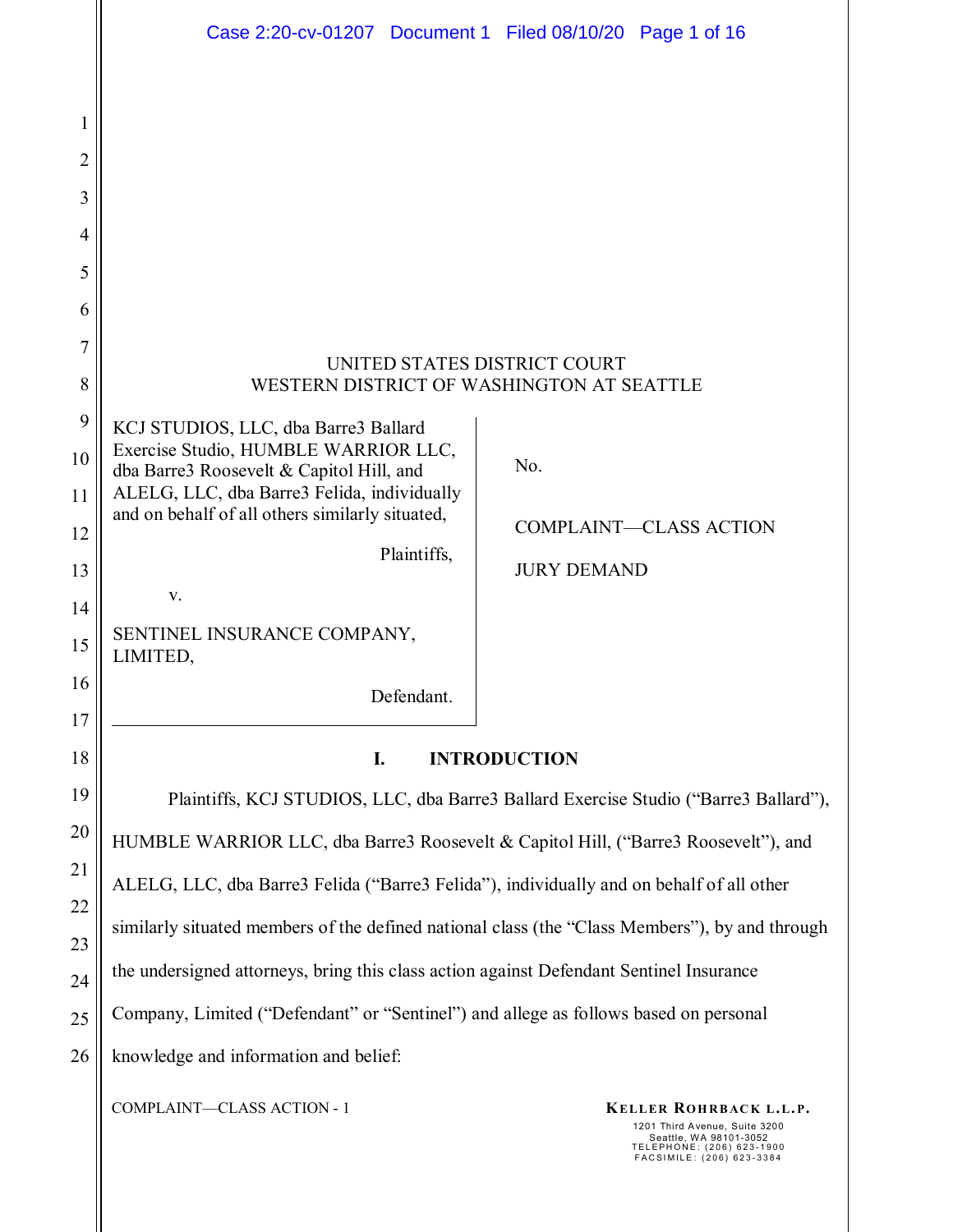#### **II. JURISDICTION AND VENUE**

1. This Court has subject matter jurisdiction pursuant to the Class Action Fairness Act of 2005, 28 U.S.C. § 1332(d), because at least one member of the proposed Class is a citizen of a state different from that of Defendant, the proposed Class has more than 100 members, and the aggregate amount in controversy exceeds \$5,000,000. The Court has supplemental jurisdiction over Plaintiffs' state law claims under 28 U.S.C. § 1367.

2. This Court has personal jurisdiction over Defendant because Defendant registered to do business in Washington, has sufficient minimum contacts in Washington, and otherwise intentionally avails itself of the markets within Washington through its business activities, such that the exercise of personal jurisdiction by this Court is proper. Moreover, jurisdiction exists because Plaintiffs' claims arise out of and directly relate to Defendant's contacts with Washington. Plaintiffs have standing to bring each claim against Defendant as a class representative whose claims are typical and common of the class under Fed. R. Civ. P. 23.

3. Venue is proper in this District pursuant to 28 U.S.C. § 1391(b)(3) because the Court has personal jurisdiction over Defendant, a substantial portion of the alleged wrongdoing occurred in this District and the state of Washington, and Defendant has sufficient contacts with this District and the state of Washington.

4. Venue is proper in the Western District of Washington pursuant to 28 U.S.C. § 1391(b)(2) because a substantial part of the events or omissions giving rise to the claims at issue in this Complaint arose in this District. Three of Plaintiffs' businesses at issue are in Seattle, King County and one is in Vancouver, Clark County, Washington. This action is therefore appropriately filed in the Seattle Division because a substantial portion of the events

COMPLAINT—CLASS ACTION - 2 **KELLER ROHRBACK L.L.P.**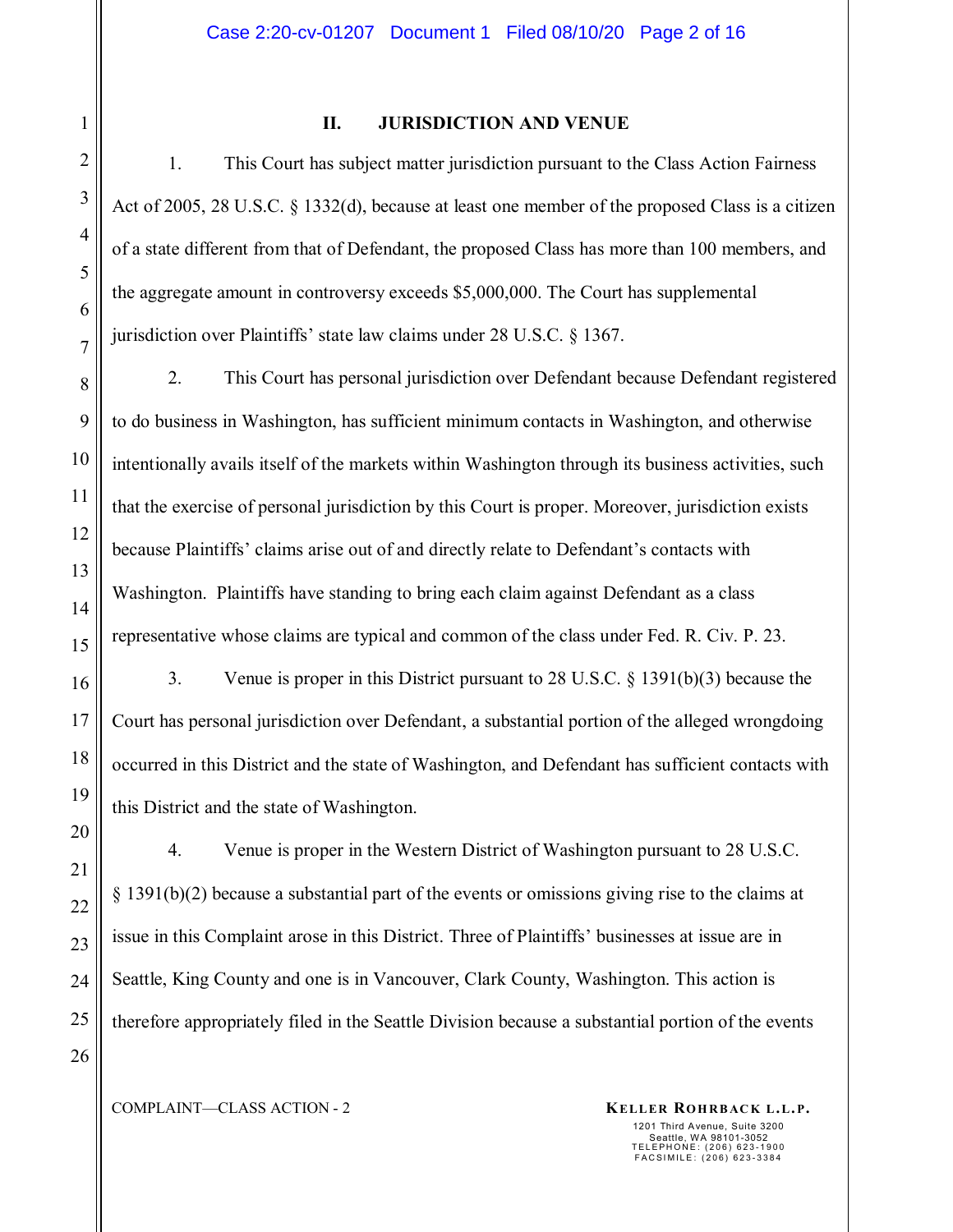giving rise to this lawsuit arose in King County, and three of the four physical locations at issue are in King County.

# **III. PARTIES**

5. Plaintiffs are Barre3 licensees and franchisees.

6. Barre3 Ballard owns and operates a barre exercise studio in Seattle's Ballard neighborhood at 5711 24th Ave NW, Suite 150, Seattle, Washington 98107.

7. Barre3 Roosevelt owns and operates two barre exercise studios: one in Seattle's Roosevelt neighborhood at 6408 Roosevelt Way NE, Seattle, Washington 98115; and one in Seattle's Capitol Hill neighborhood at 1404 12<sup>th</sup> Avenue, Seattle, Washington 98122.

8. Barre3 Felida owns and operates a barre exercise studio in Vancouver's Felida neighborhood at 3604 NW 119<sup>th</sup> Street, Vancouver, Washington 98685.

9. Defendant Sentinel Insurance Company, Limited is an insurance carrier incorporated and domiciled in Connecticut, with its principal place of business in Hartford Connecticut.

10. Defendant Sentinel is authorized to write, sell, and issue business insurance policies in all 50 states. Defendant conducted business within these states by selling and issuing business insurance policies to policyholders, including Plaintiffs.

## **IV. NATURE OF THE CASE**

11. This lawsuit is filed to ensure that Plaintiffs and other similarly-situated policyholders receive the insurance benefits to which they are entitled and for which they paid.

12. Plaintiffs' Barre3 facilities are exercise studios that provide live, instructor-led, full-body workouts blending barre, yoga, cardio, and Pilates movements to improve cardiovascular health, flexibility, and to tone and strengthen the body.

COMPLAINT—CLASS ACTION - 3 **KELLER ROHRBACK L.L.P.**

1201 Third Avenue, Suite 3200 Seattle, WA 98101-3052 TELEPHONE: (206) 623-1900 FACSIMILE: (206) 623-3384

1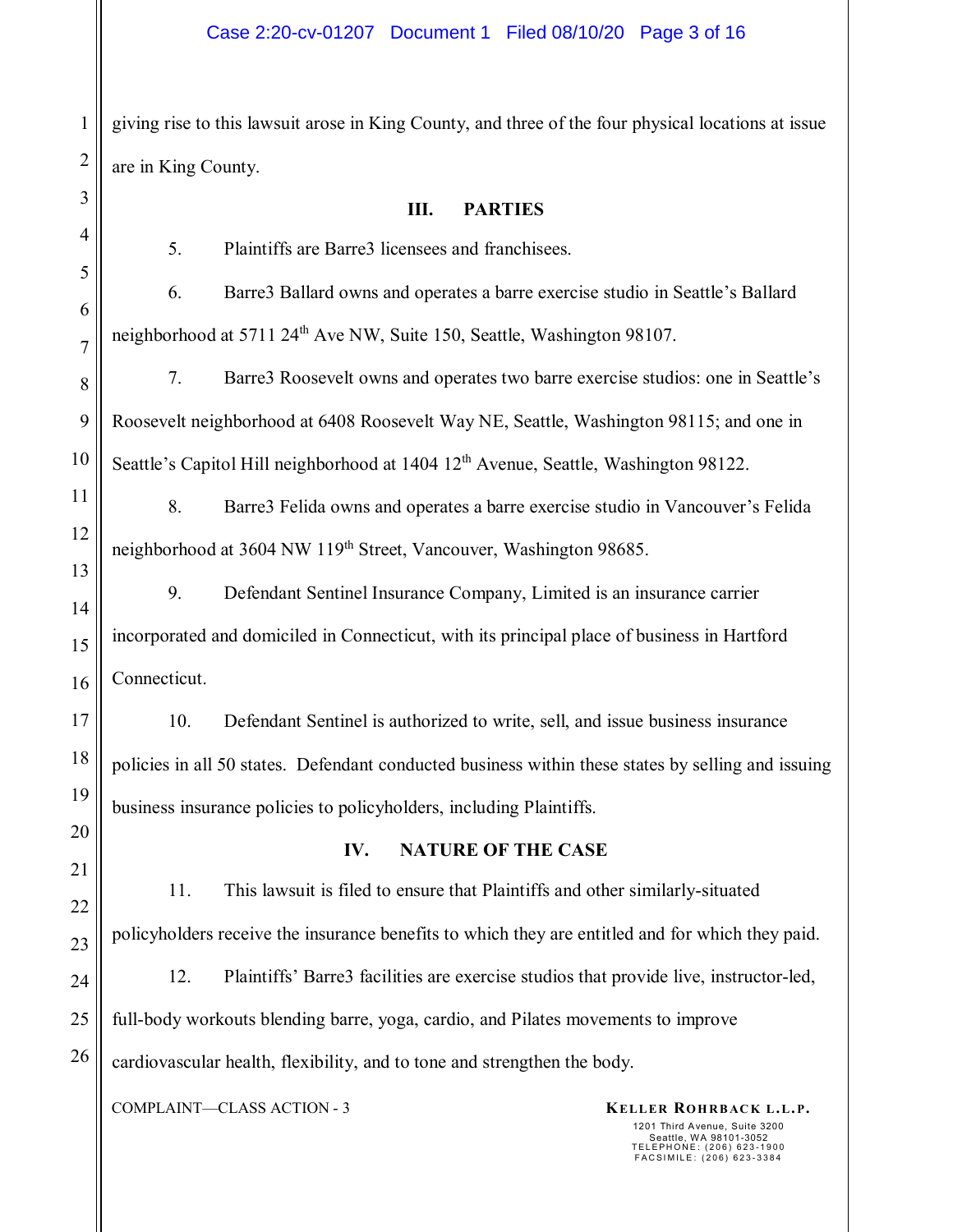13. Plaintiffs' Barre3 classes use physical equipment and facilities in the studio such as mirrors, ballet barres, core balls, mats, sliders, and resistance bands, all of which facilitate the workout.

14. Defendant Sentinel issued one or more insurance policies to Barre3 Ballard, including a Spectrum Business Owners Policy and related endorsements (bearing ISO form number SS 00 01 03 14), and a Special Property Coverage Form (bearing ISO form number SS 00 07 07 05) insuring Barre3 Ballard's property and business and other coverages, with effective dates of December 1, 2019 to December 1, 2020.

15. Defendant Sentinel issued one or more insurance policies to Barre3 Roosevelt, including a Spectrum Business Owners Policy and related endorsements (bearing ISO form SS 00 01 03 14), and a Special Property Coverage Form (bearing ISO form number SS 00 07 07 05), insuring Barre3 Roosevelt's property and business and other coverages, with effective dates of: (1) June 2, 2019 to June 2, 2020, and (2) June 2, 2020 to June 2, 2021.

16. Defendant Sentinel issued one or more insurance policies to Barre3 Felida, including a Spectrum Business Owners Policy and related endorsements (bearing ISO form SS 00 01 03 14), and a Special Property Coverage Form (bearing ISO form number SS 00 07 07 05), insuring Barre3 Felida's property and business and other coverages, with effective dates of August 22, 2019 to August 22, 2020.

17. Plaintiffs' business interruption coverage policies are materially identical.

18. Plaintiffs' business interruption coverage policies are based on and materially identical to an insurance industry standardized form. On information and belief, Defendant issues this business interruption coverage form to policyholders in all fifty states, including Washington.

COMPLAINT—CLASS ACTION - 4 **KELLER ROHRBACK L.L.P.**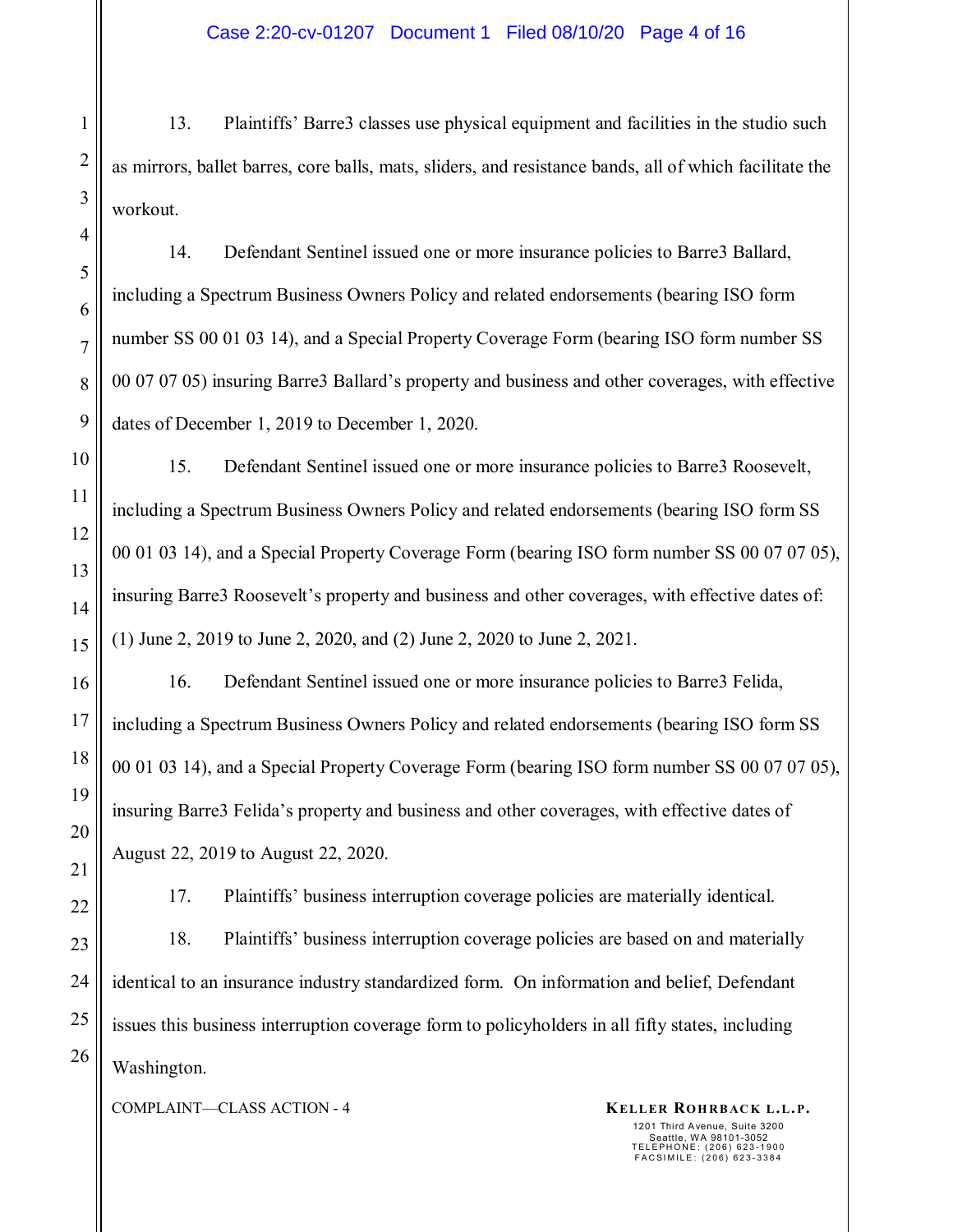19. Plaintiffs' business properties include property owned and/or leased by Plaintiffs and used for the specific purpose of in-person studio exercise classes and related business.

1

2

3

4

5

6

7

8

9

10

11

12

13

14

15

16

17

18

19

20

21

22

23

24

25

26

20. Defendant's policies issued to Plaintiffs are "all-risk" policies that provide broad property and business interruption coverage except where excluded.

21. Defendant's insurance policies issued to Plaintiffs promise to pay Plaintiffs for "direct physical loss of or physical damage to" covered property.

22. Defendant Sentinel's insurance policy issued to Plaintiffs includes Business Income Coverage, Extra Expense Coverage, Extended Business Income Coverage, and Civil Authority Coverage.

23. Plaintiffs paid all premiums for the coverage when due.

24. On or about January 2020, the United States of America saw its first cases of persons infected by COVID-19, which has been designated a worldwide pandemic.

25. COVID-19 remains stable and transmittable in aerosols for up to three hours and up to two or three days on certain surfaces. Persons infected with COVID-19 can be asymptomatic. COVID-19 is spread by breathing, talking, and touching shared or common objects or surfaces. Guidance issued by the United States Centers for Disease Control  $\&$ Prevention recommends avoiding indoor activities, maintaining social distance of at least six feet between people, and not sharing exercise items such as resistance bands, to slow or stop the spread of COVID-19.<sup>1</sup>

26. On February 29, 2020, Washington Governor Jay Inslee issued Proclamation 20- 05, declaring a State of Emergency for all counties in the State of Washington as the result of the

COMPLAINT—CLASS ACTION - 5 **KELLER ROHRBACK L.L.P.** <sup>1</sup> *Coronavirus Disease 2019 (COVID-19): Personal and Social Activities*, Centers for Disease Control & Prevention (updated July 30, 2020), https://www.cdc.gov/coronavirus/2019-ncov/daily-life-coping/personal-socialactivities.html.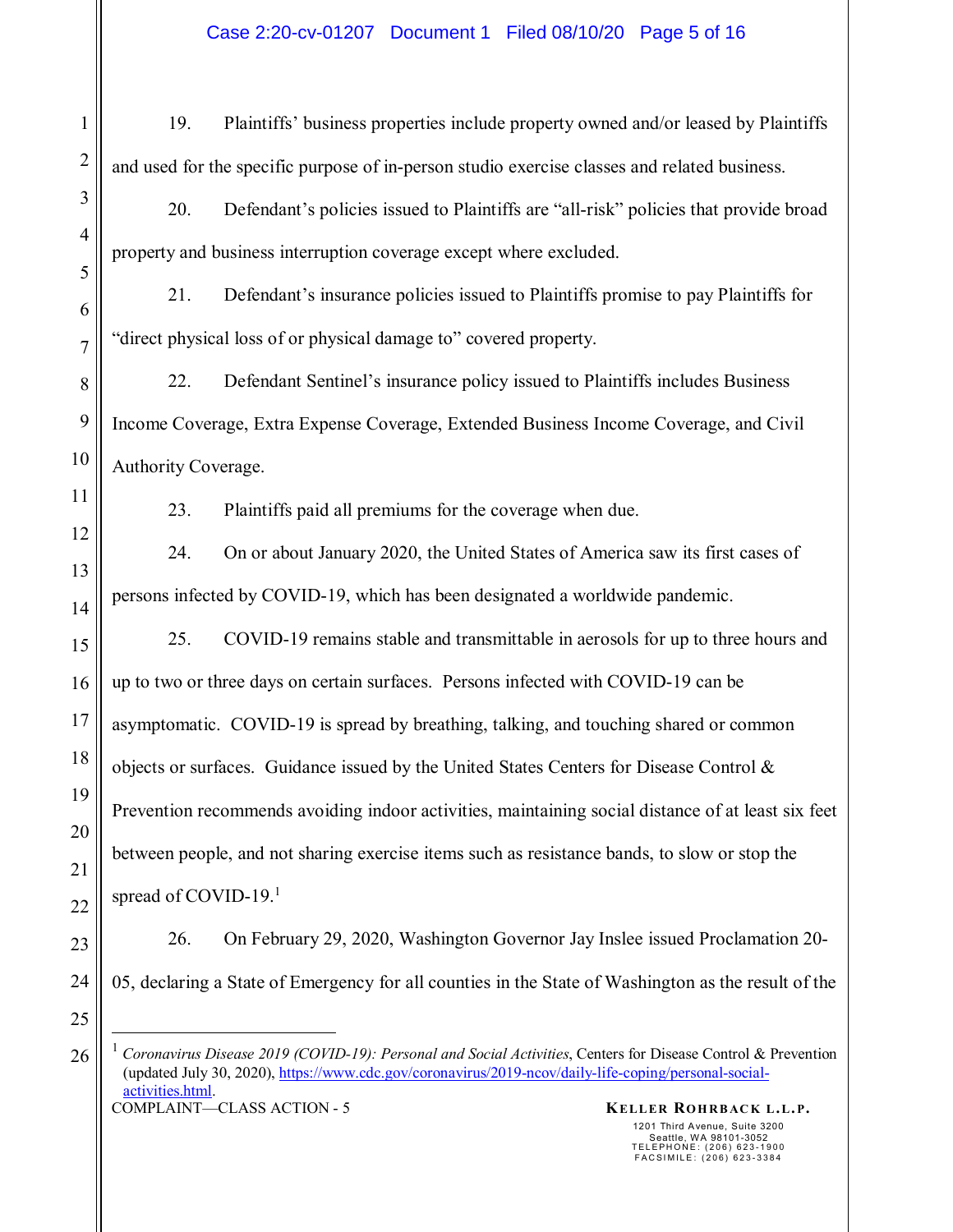COVID-19 outbreak. Thereafter, he issued a series of certain proclamations and orders affecting many persons and businesses in Washington, whether infected with COVID-19 or not, requiring certain public health precautions.

27. On March 16, 2020, Governor Inslee issued Proclamation 20-13.

28. Proclamation 20-13 states that "the COVID-19 disease has and continues to spread quickly across the state of Washington, beyond the original community outbreaks in King, Pierce, and Snohomish counties… ."

29. Proclamation 20-13 prohibits "any number of people from gathering in any public venue in which people congregate for purposes of . . . fitness and other similar activities[.]" The proclamation further prohibits "the operation of public venues in which people congregate for entertainment, social or recreational purposes, including but not limited to . . . gyms, fitness centers . . and other similar venues, which prohibition shall remain in effect until midnight on March 31, 2020, unless extended beyond that date."

30. Proclamation 20-13 states that one of the reasons for its restrictions is that "the worldwide COVID-19 pandemic and its progression in Washington State continues to threaten the life and health of our people as well as the economy of Washington State, and remains a public disaster affecting life, health, property, or the public peace."

31. On information and belief, Proclamation 20-13 refers to property damage throughout Washington State, including in King County and Clark County where Plaintiffs' businesses are located.

COMPLAINT—CLASS ACTION - 6 **KELLER ROHRBACK L.L.P.** 32. On March 23, 2020, Governor Inslee issued Proclamation 20-25, "Stay Home-Stay Healthy." The proclamation, which amends Proclamation 20-13, requires that "[a]ll people in Washington State [] immediately cease leaving their home or place of residence except: (1) to

1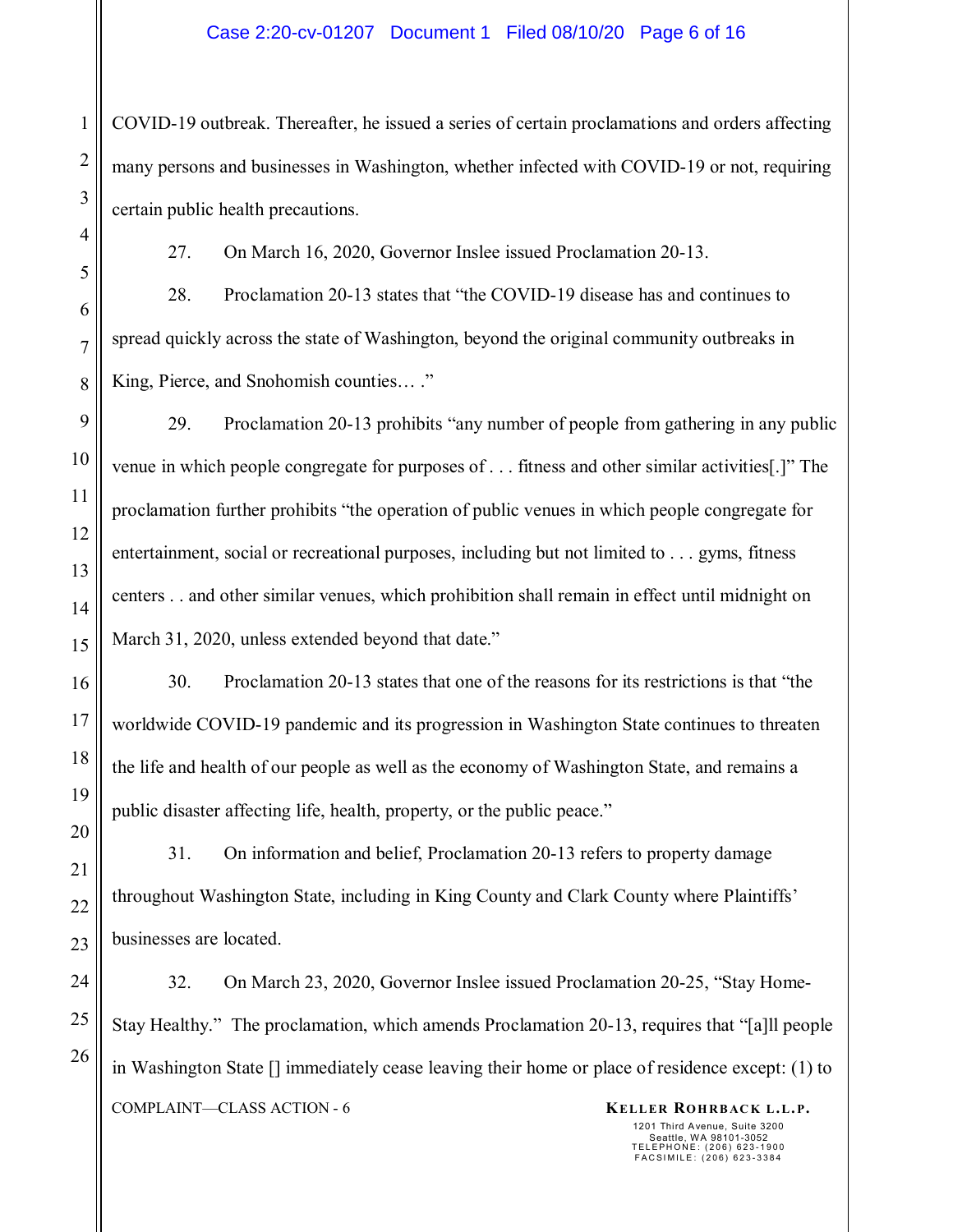#### Case 2:20-cv-01207 Document 1 Filed 08/10/20 Page 7 of 16

conduct or participate in essential activities, and/or (2) for employment in essential business activities." The proclamation prohibits "all non-essential businesses in Washington State from conducting business, within the limitations provided herein."

33. Governor Inslee's Proclamations and Orders related to COVID-19 have been extended and modified from time to time.

34. On August 3, 2020, Governor Inslee issued additional restrictions on the operation of indoor fitness gyms and studios, effective as of August 10, 2020.

35. By order of Governor Inslee, exercise studios, gyms, and workout facilities, including Plaintiffs' studios, were prohibited from operating their businesses except according to the terms of the proclamation and orders.

36. Due to Governor Inslee's order, beginning on or about March 19, 2020, Plaintiffs were unable to use their physical business properties and other insured business property for their intended purpose.

37. Governors and civil authorities in other states have issued similar orders and proclamations, for similar reasons.

38. Plaintiffs' properties have sustained direct physical loss and/or damage related to COVID-19, property damage related to COVID-19, and/or the proclamations and orders.

39. Plaintiffs' properties will continue to sustain direct physical loss or damage covered by the Sentinel policies, including but not limited to business interruption, extra expense, interruption by civil authority, and other expenses.

40. As a result of the above, Plaintiffs have experienced and will experience loss covered by the Sentinel policies.

COMPLAINT—CLASS ACTION - 7 **KELLER ROHRBACK L.L.P.**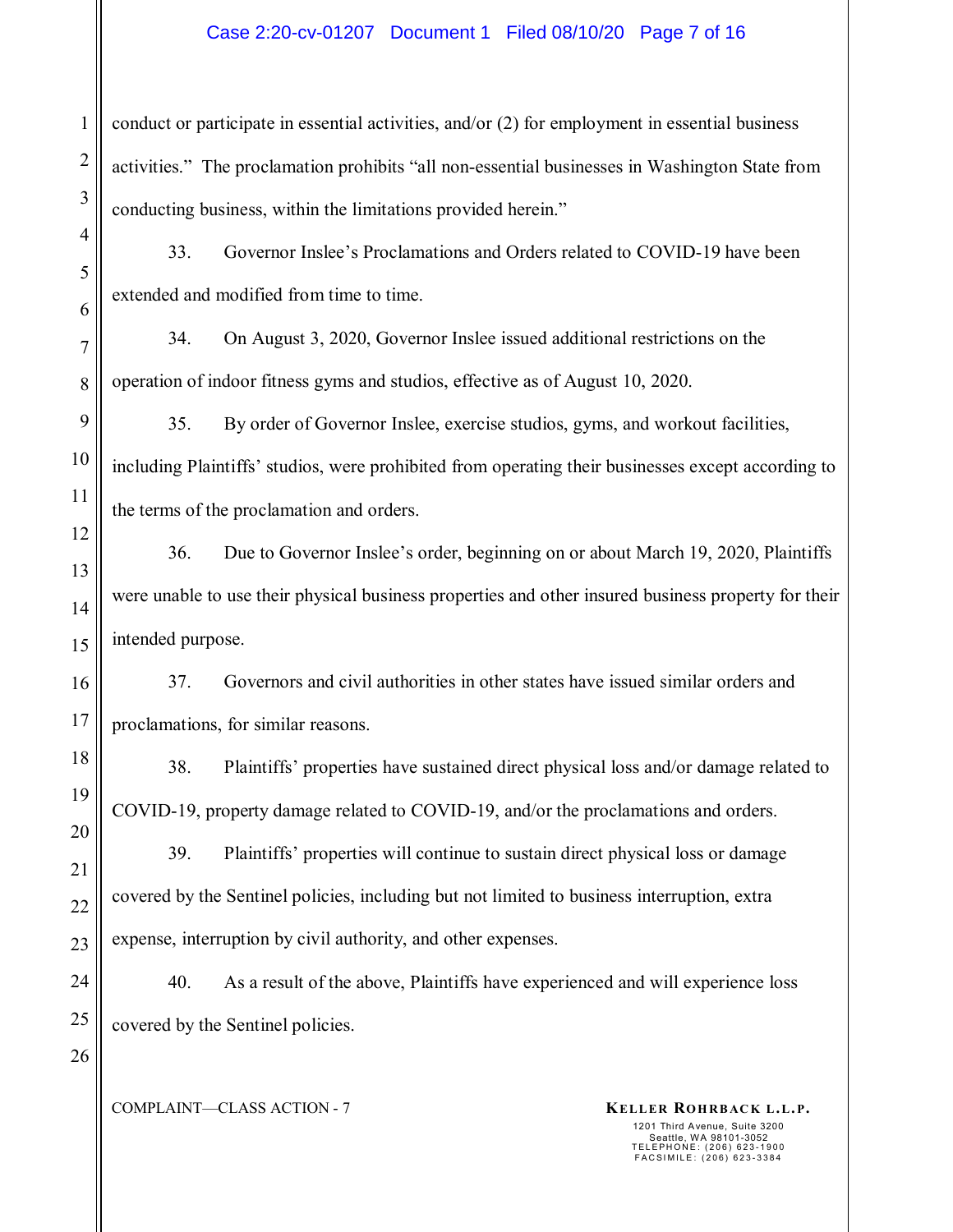#### Case 2:20-cv-01207 Document 1 Filed 08/10/20 Page 8 of 16

COMPLAINT—CLASS ACTION - 8 **KELLER ROHRBACK L.L.P.** 1201 Third Avenue, Suite 3200 Seattle, WA 98101-3052 TELEPHONE: (206) 623-1900 FACSIMILE: (206) 623-3384 1 2 3 4 5 6 7 8 9 10 11 12 13 14 15 16 17 18 19 20 21 22 23 24 25 26 41. Each Plaintiff filed a claim with Defendant in March 2020 for its losses covered by the Policy. 42. Defendant denied coverage to each Plaintiff by letters dated March 26 and March 30, 2020. 43. Defendant's denial letters to Plaintiffs were materially identical. 44. Defendant's letters denying coverage to each Plaintiff, state in part: We have completed a review of your loss and have determined that since the coronavirus did not cause property damage at your place of business or in the immediate area, this loss is not covered. 45. Upon information and belief, Defendant has denied and will deny coverage to other similarly situated policyholders. **V. CLASS ACTION ALLEGATIONS**  46. This matter is brought by Plaintiffs on behalf of themselves and those similarly situated, under Federal Rules of Civil Procedure 23(b)(1), 23(b)(2), and 23(b)(3). 47. The Classes that Plaintiffs seek to represent are defined as: A. *Business Income Breach of Contract Class:* All persons and entities in the United States issued a Sentinel policy with Business Income Coverage who suffered a suspension of their business at the covered premises related to COVID-19 and/or orders issued by Governor Inslee, other Governors, and/or other civil authorities and whose Business Income claim has been denied by Sentinel. B. *Business Income Declaratory Relief Class:* All persons and entities in the United States issued a Sentinel policy with Business Income Coverage who suffered a suspension of their business at the covered premises related to COVID-19 and/or orders issued by Governor Inslee, other Governors, and/or other civil authorities.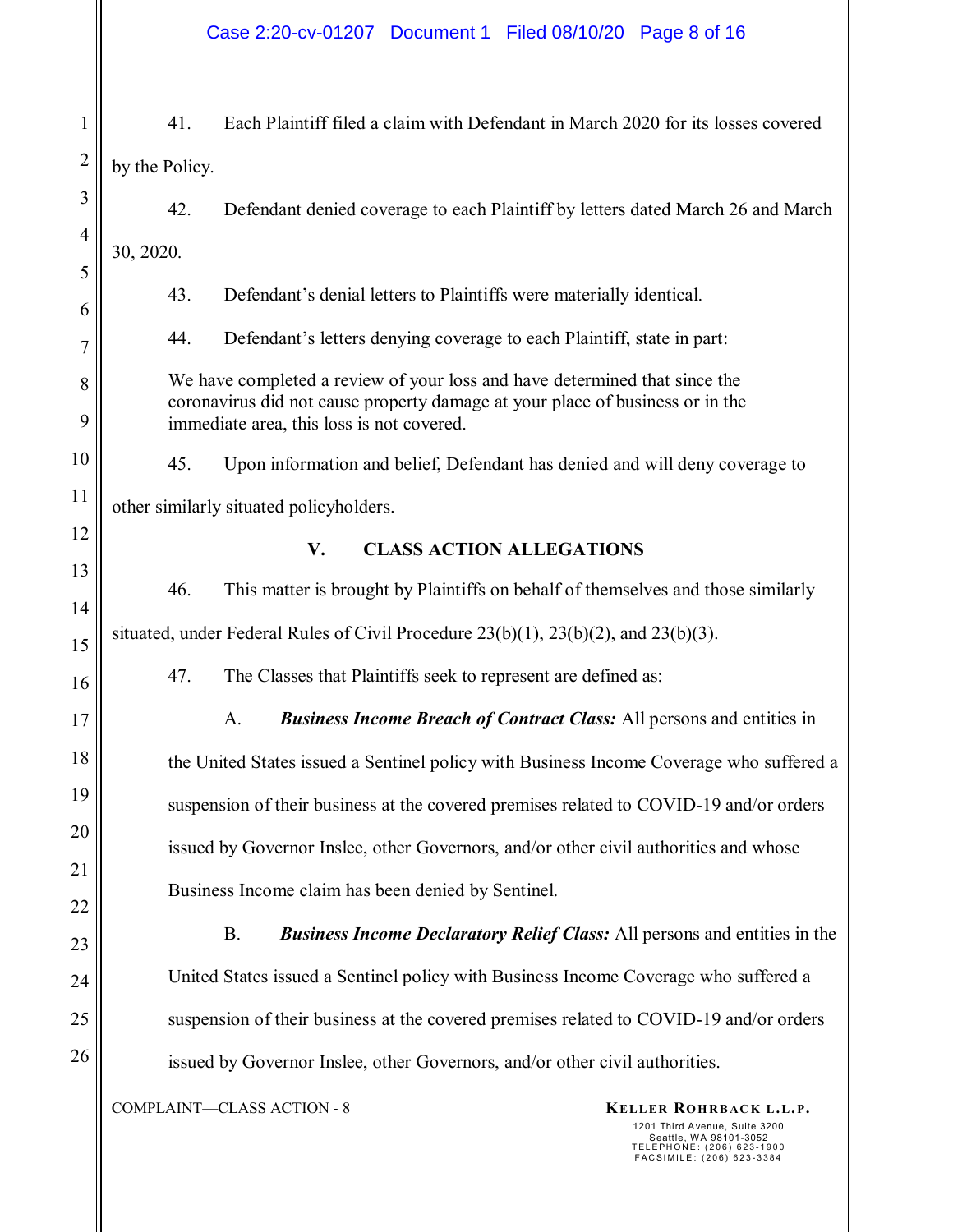C. *Extended Business Income Breach of Contract Class:* All persons and entities in the United States issued a Sentinel policy with Extended Business Income Coverage who suffered a suspension of their business at the covered premises related to COVID-19 and/or orders issued by Governor Inslee, other Governors, and/or other civil authorities and whose Extended Business Income claim has been denied by Sentinel.

D. *Extended Business Income Declaratory Relief Class:* All persons and entities in the United States issued a Sentinel policy with Extended Business Income Coverage who suffered a suspension of their business at the covered premises related to COVID-19 and/or orders issued by Governor Inslee, other Governors, and/or other civil authorities.

E. *Extra Expense Breach of Contract Class***:** All persons and entities in the United States issued a Sentinel policy with Extra Expense Coverage who sought to minimize losses from the suspension of their business at the covered premises in connection with COVID-19 and/or orders issued by Governor Inslee, other Governors, and/or other civil authorities and whose Extra Expense claim has been denied by Sentinel.

F. *Extra Expense Declaratory Relief Class:* All persons and entities in the United States issued a Sentinel policy with Extra Expense Coverage who sought to minimize losses from the suspension of their business at the covered premises in connection with COVID-19 and/or orders issued by Governor Inslee, other Governors, and/or other civil authorities.

COMPLAINT—CLASS ACTION - 9 **KELLER ROHRBACK L.L.P.** G. *Civil Authority Breach of Contract Class:* All persons and entities in the United States issued a Sentinel policy with Civil Authority Coverage who suffered a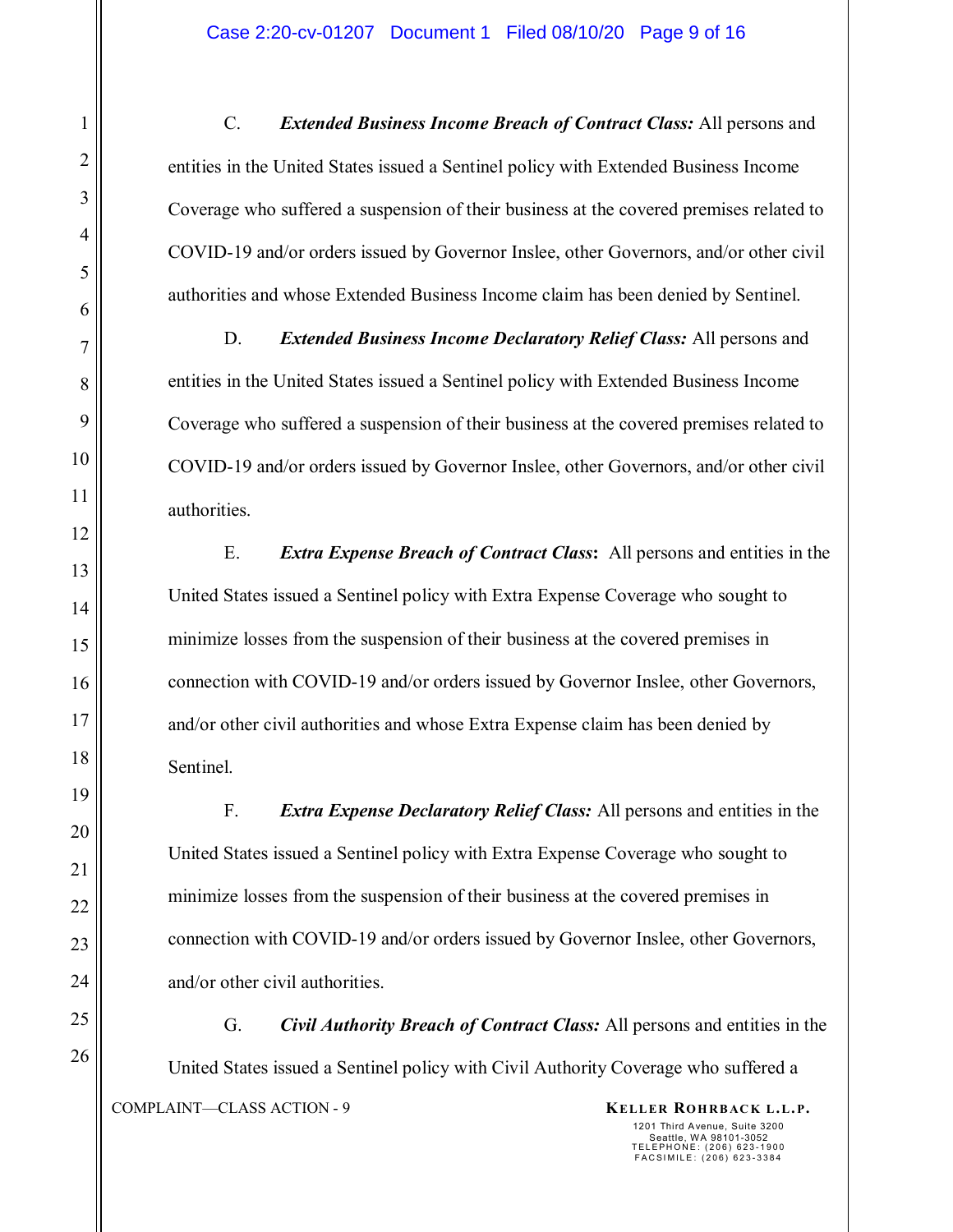suspension of their business and/or extra expense at the covered premises related to COVID-19 and/or orders issued by Governor Inslee, other Governors, and/or other civil authorities and whose Civil Authority claim has been denied by Sentinel.

H. *Civil Authority Declaratory Relief Class:* All persons and entities in the United States issued a Sentinel policy with Civil Authority Coverage who suffered a suspension of their business at the covered premises related to COVID-19 and/or orders issued by Governor Inslee, other Governors, and/or other civil authorities.

48. Excluded from the Classes are Defendant's officers, directors, and employees; the judicial officers and associated court staff assigned to this case; and the immediate family members of such officers and staff. Plaintiffs reserve the right to amend the Class definitions based on information obtained in discovery.

49. This action may properly be maintained on behalf of each proposed Class under the criteria of Rule 23 of the Federal Rules of Civil Procedure.

50. **Numerosity**: The members of the Class are so numerous that joinder of all members would be impractical. Plaintiffs are informed and believe that each proposed Class has hundreds of members. The precise number of class members can be ascertained through discovery, which will include Defendant's records of policyholders.

51. **Commonality and Predominance**: Common questions of law and fact predominate over any questions affecting only individual members of the Class. Common questions include, but are not limited to, the following:

A. Whether the class members suffered covered losses based on common policies issued to members of the Class;

COMPLAINT—CLASS ACTION - 10 **KELLER ROHRBACK L.L.P.**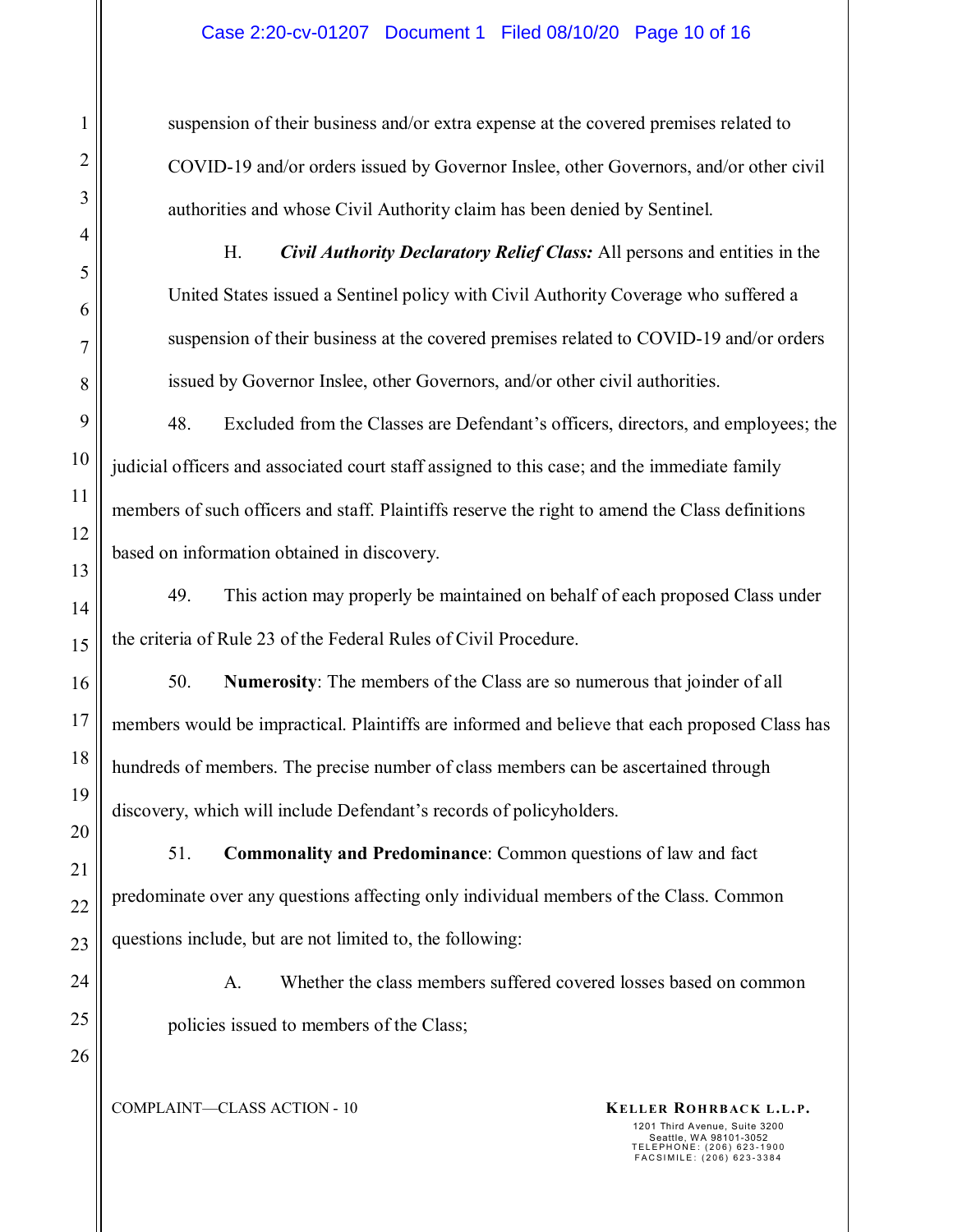B. Whether Sentinel acted in a manner common to the Class by wrongfully and uniformly denying claims for coverage relating to COVID-19 and/or orders issued by Governor Inslee, other Governors, and/or other civil authorities on the same grounds and/or otherwise in breach of the law of contracts;

C. Whether Business Income Coverage in Sentinel's policies of insurance applies to a suspension of business relating to COVID-19 and/or orders issued by Governor Inslee, other Governors, and/or other civil authorities;

D. Whether Extended Business Income Coverage in Sentinel's policies of insurance applies to a suspension of business relating to COVID-19 and/or orders issued by Governor Inslee, other Governors, and/or other civil authorities;

E. Whether Extra Expense Coverage in Sentinel's policies of insurance applies to efforts to minimize a loss at the covered premises relating to COVID-19 and/or orders issued by Governor Inslee, other Governors, and/or other civil authorities;

F. Whether Civil Authority Coverage in Sentinel's policies of insurance applies to a suspension of business relating to COVID-19 and/or orders issued by Governor Inslee, other Governors, and/or civil authorities;

G. Whether Sentinel has breached its contracts of insurance through a blanket denial of all claims based on business interruption, income loss or closures related to COVID-19 and/or orders issued by Governor Inslee, other Governors, and/or other civil authorities;

H. Whether, because of Defendant's conduct, Plaintiffs and the class members have suffered damages; and if so, the appropriate amount thereof; and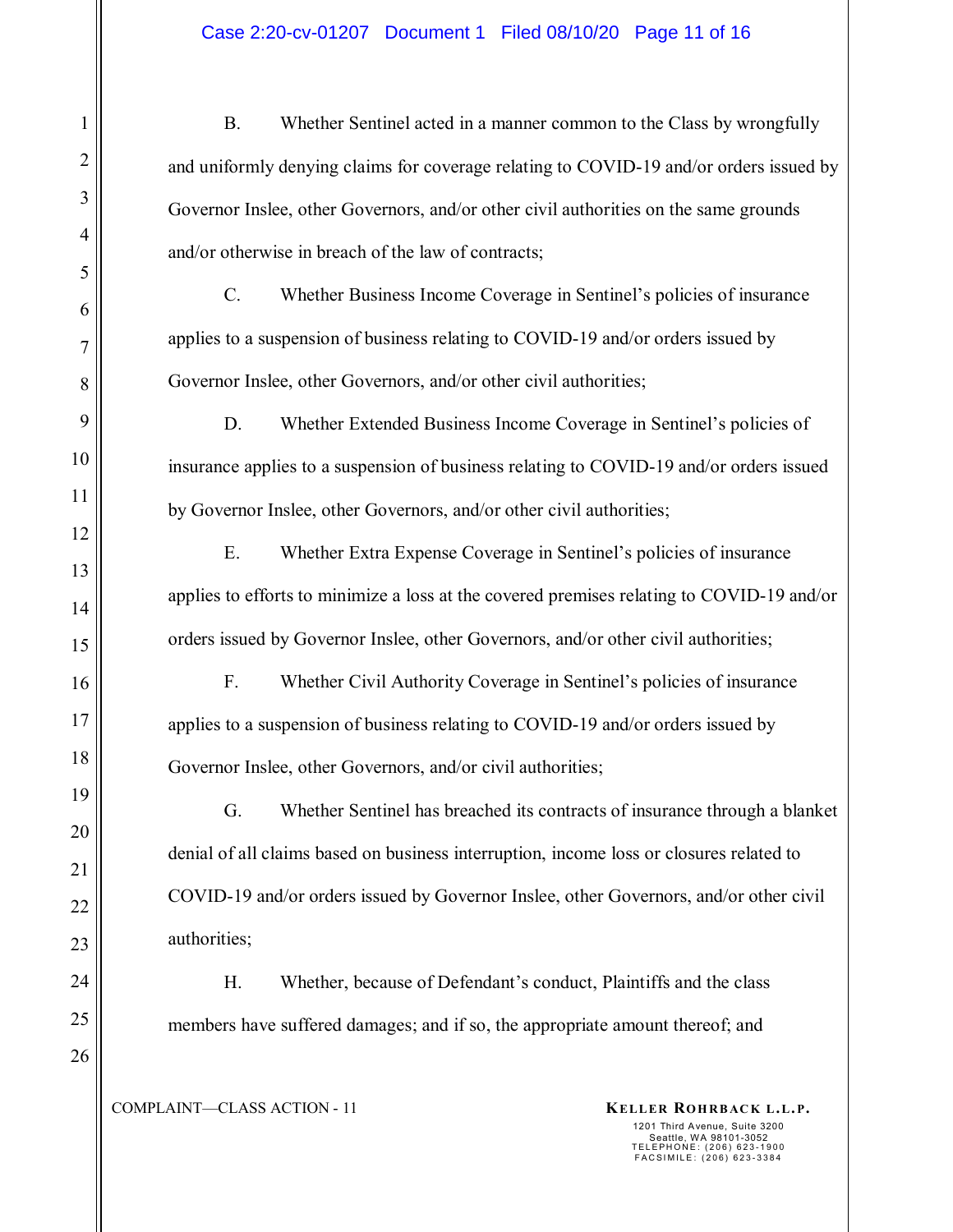I. Whether, because of Defendant's conduct, Plaintiffs and the class members are entitled to equitable and declaratory relief, and if so, the nature of such relief.

52. **Typicality**: Plaintiffs' claims are typical of the claims of the members of the classes. Plaintiffs and all the members of the classes have been injured by the same wrongful practices of Defendant. Plaintiffs' claims arise from the same practices and course of conduct that give rise to the claims of the members of the Class and are based on the same legal theories.

53. **Adequacy**: Plaintiffs will fully and adequately assert and protect the interests of the classes and has retained class counsel who are experienced and qualified in prosecuting class actions. Neither Plaintiffs nor their attorneys have any interests contrary to or in conflict with the Class.

54. **Federal Rule of Civil Procedure 23(b)(1), the Risk of Inconsistent or Varying Adjudications and Impairment to Other Class Members' Interests**: Plaintiffs seek adjudication as to the interpretation, and resultant scope, of Defendant's policies, which are common to all members of the class. The prosecution of separate actions by individual members of the classes would risk inconsistent or varying interpretations of those policy terms and create inconsistent standards of conduct for Defendant. The policy interpretations sought by Plaintiffs could also impair the ability of absent class members to protect their interests.

55. **Federal Rule of Civil Procedure 23(b)(2), Declaratory and Injunctive Relief**: Defendant acted or refused to act on grounds generally applicable to Plaintiffs and other members of the proposed class making injunctive relief and declaratory relief appropriate on a classwide basis.

1201 Third Avenue, Suite 3200

Seattle, WA 98101-3052 TELEPHONE: (206) 623-1900 FACSIMILE: (206) 623-3384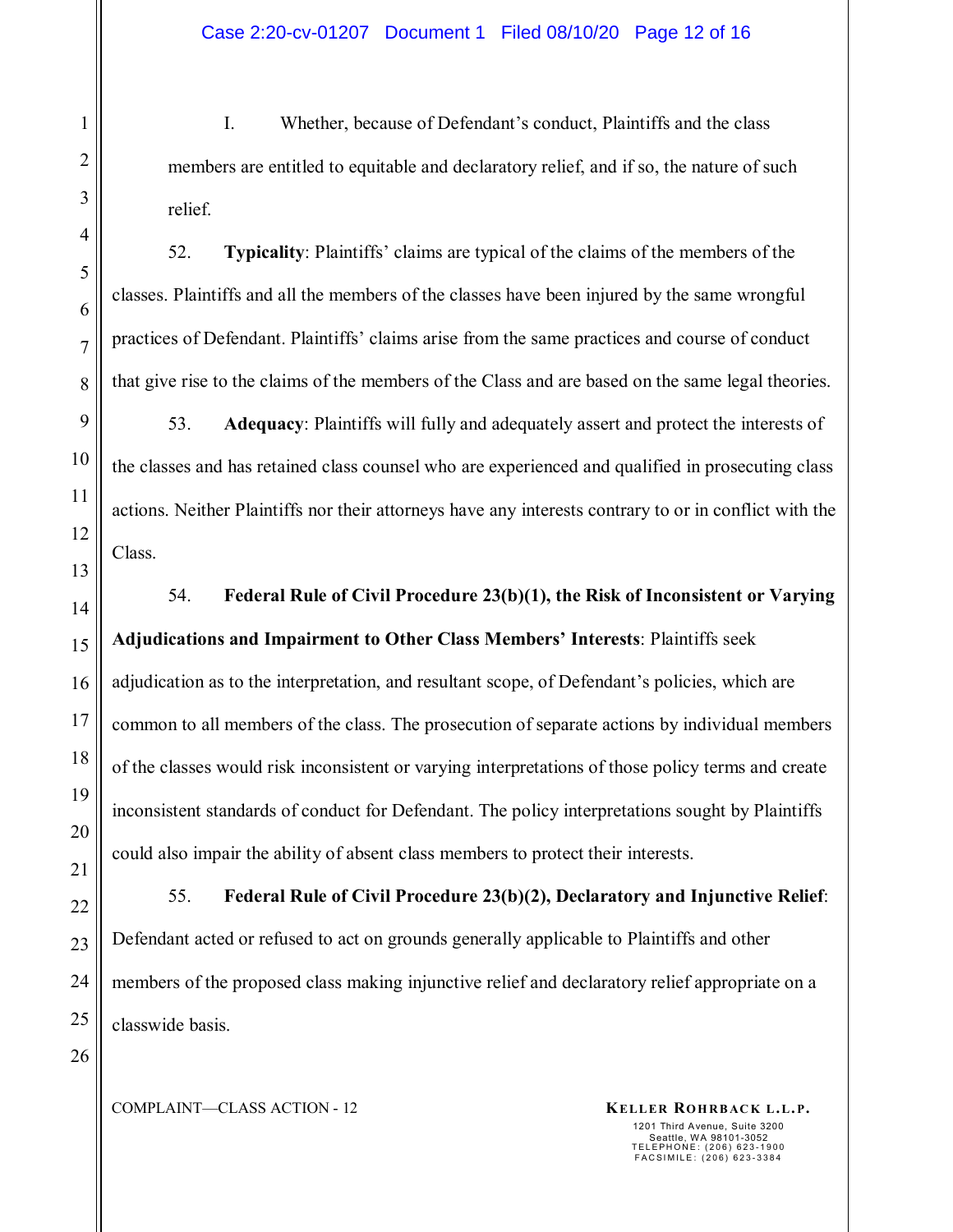COMPLAINT—CLASS ACTION - 13 **KELLER ROHRBACK L.L.P.** 1201 Third Avenue, Suite 3200 Seattle, WA 98101-3052 TELEPHONE: (206) 623-1900 FACSIMILE: (206) 623-3384 1 2 3 4 5 6 7 8 9 10 11 12 13 14 15 16 17 18 19 20 21 22 23 24 25 26 56. **Federal Rule of Civil Procedure 23(b)(3), Superiority**: A class action is superior to all other available methods of the fair and efficient adjudication of this lawsuit. While the aggregate damages sustained by the classes are likely to be in the millions of dollars, the individual damages incurred by each class member may be too small to warrant the expense of individual suits. Individual litigation creates a risk of inconsistent and/or contradictory decisions and the court system would be unduly burdened by individual litigation of such cases. A class action would result in a unified adjudication, with the benefits of economies of scale and supervision by a single court. **VI. CAUSES OF ACTION Count One—Declaratory Judgment**  *(Brought on behalf of the Business Income Declaratory Relief Class, Extended Business Income Declaratory Relief Class, Extra Expense Declaratory Relief Class, and Civil Authority Declaratory Relief Class)*  57. Previous paragraphs alleged are incorporated herein. 58. This is a cause of action for declaratory judgment pursuant to the Declaratory Judgment Act, codified at 28 U.S.C. § 2201. 59. Plaintiffs bring this cause of action on behalf of the Business Income Declaratory Relief Class, Extended Business Income Declaratory Relief Class, Extra Expense Declaratory Relief Class, and Civil Authority Declaratory Relief Class. 60. Plaintiffs seek a declaratory judgment declaring that Plaintiffs and class members' losses and expenses resulting from the interruption of their business are covered by the Policy. 61. Plaintiffs seek a declaratory judgment declaring that Sentinel is responsible for timely and fully paying all such claims.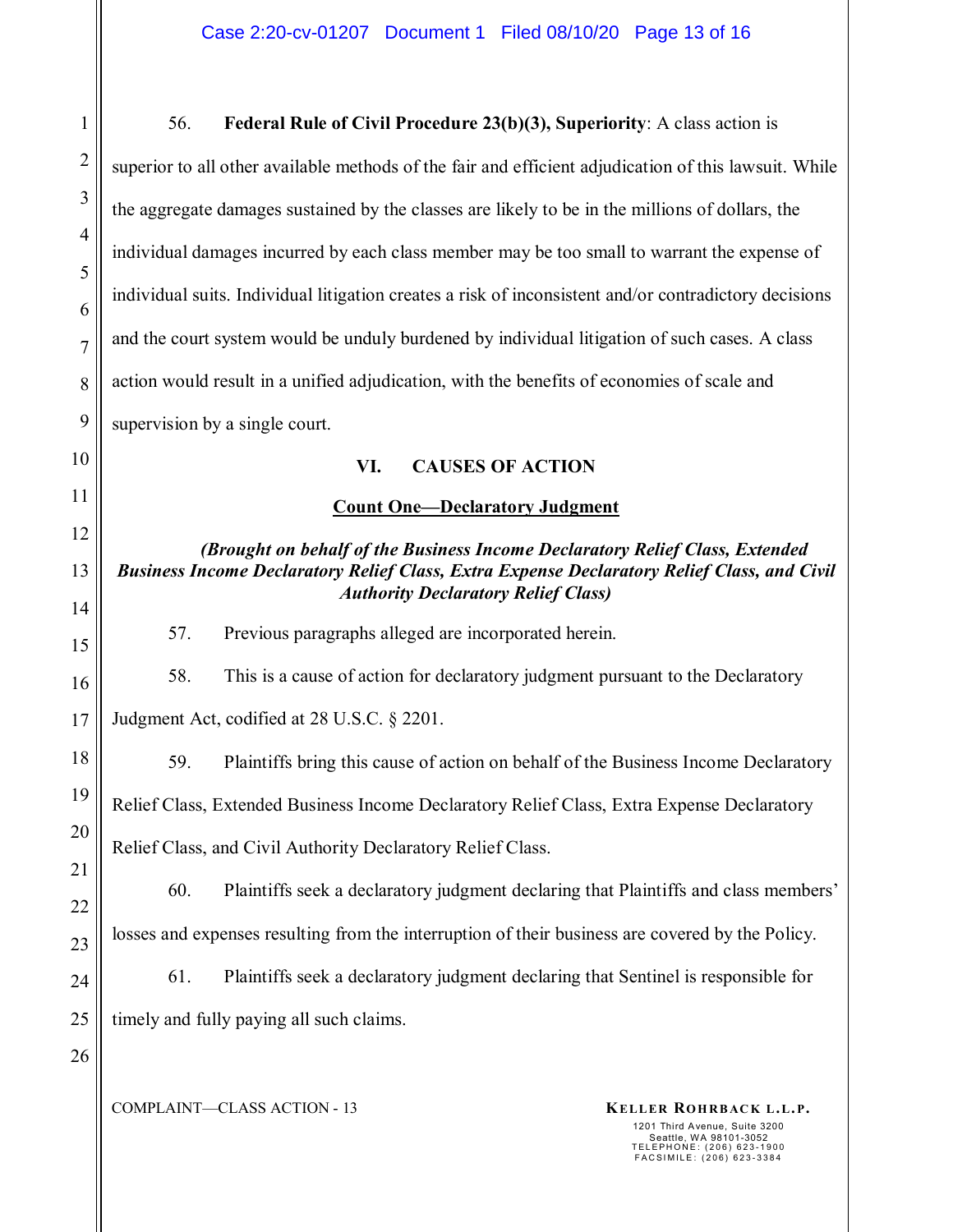### **Count Two—Breach of Contract**

# *(Brought on behalf of the Business Income Breach of Contract Class, Extended Business Income Breach of Contract Class, Extra Expense Breach of Contract Class, and Civil Authority Breach of Contract Class)*

62. Previous paragraphs alleged are incorporated herein.

63. Plaintiffs bring this cause of action on behalf of the Business Income Breach of Contract Class, Extended Business Income Breach of Contract Class, Extra Expense Breach of Contract Class, and Civil Authority Breach of Contract Class.

64. The Policy is a contract under which Plaintiffs and the class paid premiums to Sentinel in exchange for Sentinel's promise to pay Plaintiffs and the class for all claims covered by the Policy.

65. Plaintiffs have paid their insurance premiums.

66. Each Plaintiff separately contacted Defendant in March 2020 to ask whether

Sentinel would provide coverage for its losses.

1

2

3

4

5

6

7

8

9

10

11

12

13

14

15

16

17

18

19

20

21

22

23

24

25

26

67. Each Plaintiff received a materially identical communication from Defendant in response telling it that its claim was not covered.

68. On information and belief, Sentinel has denied, and will continue to deny coverage for other similarly situated policyholders.

69. Denying coverage for the claim is a breach of the insurance contract.

70. Plaintiffs are harmed by the breach of the insurance contract by Sentinel.

# **VII. REQUEST FOR RELIEF**

1. Class action status under Fed. R. Civ. P. 23.

COMPLAINT—CLASS ACTION - 14 **KELLER ROHRBACK L.L.P.**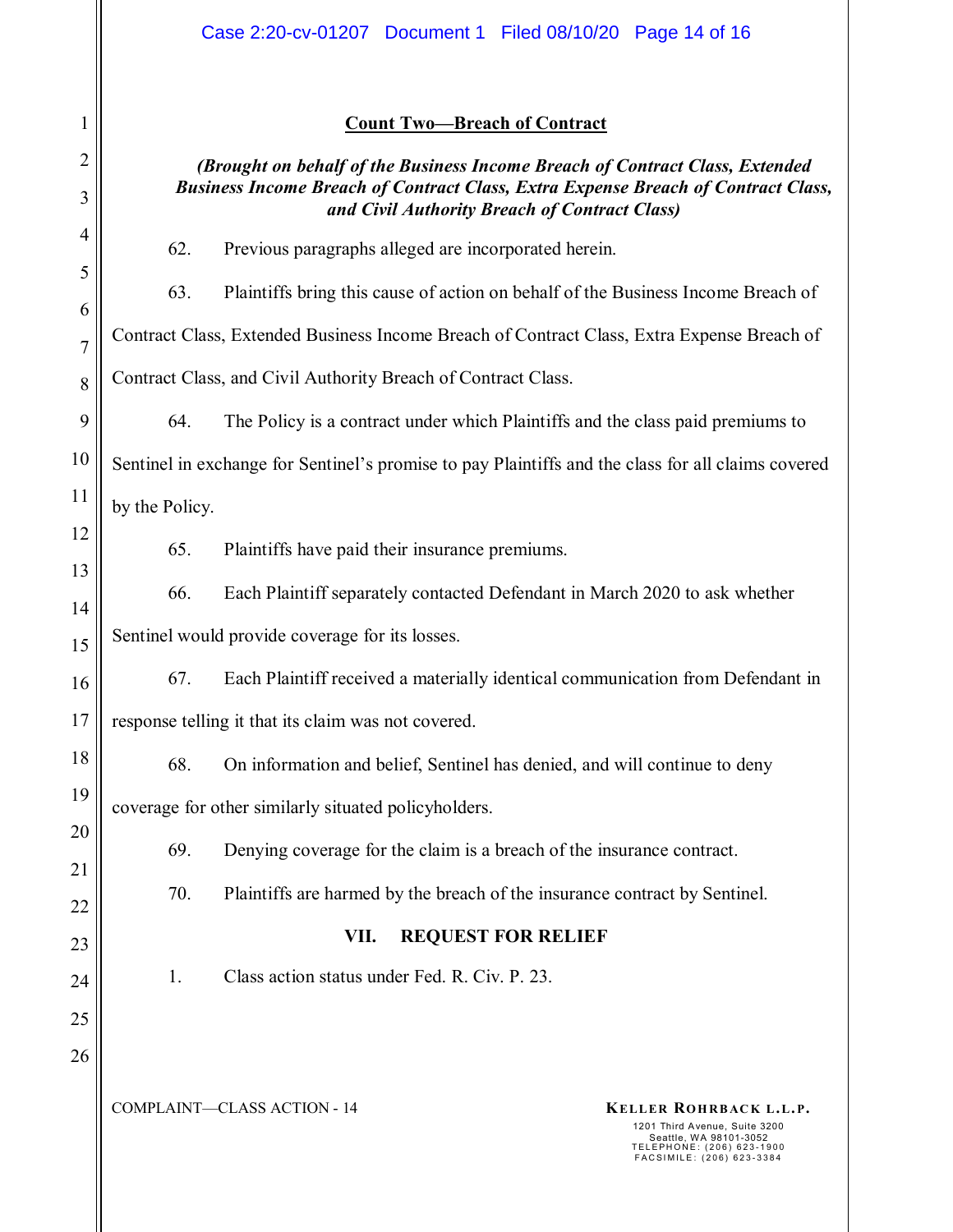| 1              | 2.                                                                                              | A declaratory judgment that the policy or policies cover Plaintiffs' losses and                                                                                                          |  |
|----------------|-------------------------------------------------------------------------------------------------|------------------------------------------------------------------------------------------------------------------------------------------------------------------------------------------|--|
| $\overline{2}$ | expenses resulting from the interruption of the Plaintiffs' business related to COVID-19 and/or |                                                                                                                                                                                          |  |
| 3              | orders issued by Governor Inslee, other Governors, and/or other authorities.                    |                                                                                                                                                                                          |  |
| $\overline{4}$ | 3.                                                                                              | A declaratory judgment that the defendant is responsible for timely and fully                                                                                                            |  |
| 5              | paying all such losses.                                                                         |                                                                                                                                                                                          |  |
| 6              |                                                                                                 |                                                                                                                                                                                          |  |
| 7              | 4.                                                                                              | Damages.                                                                                                                                                                                 |  |
| 8              | 5.                                                                                              | Pre- and post-judgment interest at the highest allowable rate.                                                                                                                           |  |
| 9              | 6.                                                                                              | Reasonable attorney fees and costs.                                                                                                                                                      |  |
| 10             | 7.                                                                                              | Such further and other relief as the Court shall deem appropriate.                                                                                                                       |  |
| 11             | <b>JURY DEMAND</b><br>VIII.                                                                     |                                                                                                                                                                                          |  |
| 12             | Plaintiffs demands a jury trial on all claims so triable.                                       |                                                                                                                                                                                          |  |
| 13             |                                                                                                 |                                                                                                                                                                                          |  |
| 14             | DATED this 10th day of August, 2020.                                                            |                                                                                                                                                                                          |  |
| 15             |                                                                                                 | KELLER ROHRBACK L.L.P.                                                                                                                                                                   |  |
| 16             |                                                                                                 | By: <i>s/ Amy Williams-Derry</i>                                                                                                                                                         |  |
|                |                                                                                                 | By: s/ Lynn L. Sarko                                                                                                                                                                     |  |
| 17             |                                                                                                 | By: s/ Ian S. Birk                                                                                                                                                                       |  |
| 18             |                                                                                                 | By: <i>s/ Gretchen Freeman Cappio</i>                                                                                                                                                    |  |
|                |                                                                                                 | By: s/ Irene M. Hecht<br>By: s/ Karin B. Swope                                                                                                                                           |  |
| 19             |                                                                                                 | By: s/Maureen Falecki                                                                                                                                                                    |  |
| 20             |                                                                                                 | By: s/Nathan L. Nanfelt                                                                                                                                                                  |  |
|                |                                                                                                 | Amy Williams-Derry, WSBA #28711                                                                                                                                                          |  |
| 21             |                                                                                                 | Lynn L. Sarko, WSBA #16569                                                                                                                                                               |  |
| 22             |                                                                                                 | Ian S. Birk, WSBA #31431<br>Gretchen Freeman Cappio, WSBA #29576                                                                                                                         |  |
|                |                                                                                                 | Irene M. Hecht, WSBA #11063                                                                                                                                                              |  |
| 23             |                                                                                                 | Karin B. Swope, WSBA #24015                                                                                                                                                              |  |
| 24             |                                                                                                 | Maureen Falecki, WSBA #18569                                                                                                                                                             |  |
|                |                                                                                                 | Nathan Nanfelt, WSBA #45273                                                                                                                                                              |  |
| 25             |                                                                                                 | 1201 Third Avenue, Suite 3200                                                                                                                                                            |  |
| 26             |                                                                                                 | Seattle, WA 98101<br>Telephone: (206) 623-1900                                                                                                                                           |  |
|                |                                                                                                 | Fax: (206) 623-3384                                                                                                                                                                      |  |
|                |                                                                                                 | <b>COMPLAINT-CLASS ACTION - 15</b><br><b>KELLER ROHRBACK L.L.P.</b><br>1201 Third Avenue, Suite 3200<br>Seattle, WA 98101-3052<br>TELEPHONE: (206) 623-1900<br>FACSIMILE: (206) 623-3384 |  |